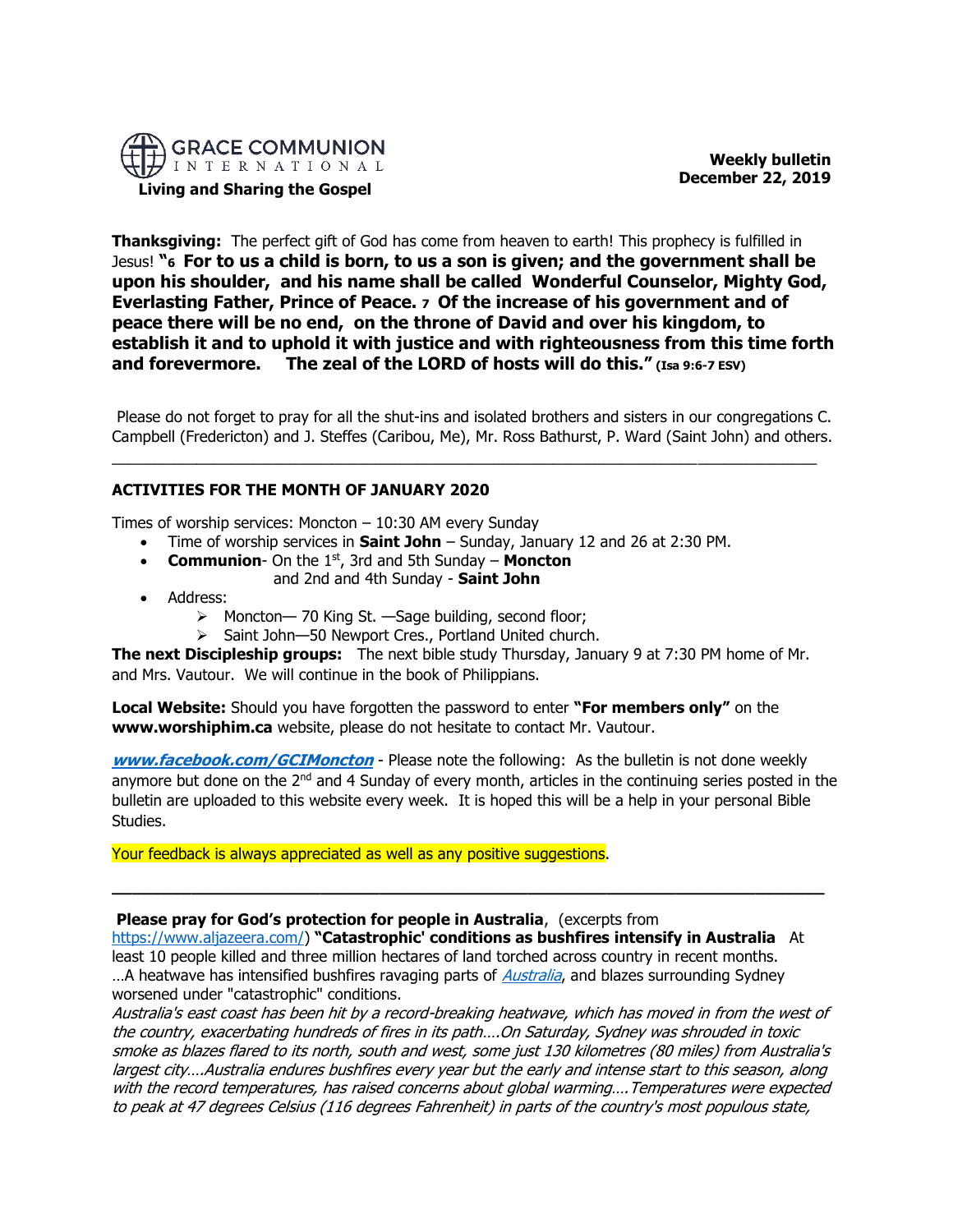NSW, with west Sydney expected to reach 37C (98F) before a cool change is expected later in the day…At least three million hectares (7.4 million acres) of land have been torched across the country in recent months, with at least 10 people killed and more than 800 homes destroyed."

**Prayers for GCI across the world**: that we will walk in God's will for us and that we will see, understand and participate in his work as He guides the leadership, Mr. Williams, GCI Director, Mr. Bill Hall, Canadian Director and all the others in leadership wherever they may be.

## **THE BIBLE: THE WRITTEN WORD OF GOD**

<https://www.gci.org/articles/the-written-word-of-god/>

How do we know who Jesus is, or what he taught? How do we know when a teaching is false? Where is the authority for sound doctrine and right living? The Bible is the inspired and infallible record of what God wants us to know and do.

#### **A witness to Jesus**

Perhaps you've heard about the "Jesus Seminar," a group of scholars in the 1990s who claimed that Jesus didn't say most of the things the Bible says he did.[1] Or perhaps you've heard of other scholars who say that the Bible is a collection of contradictions and myths.

Many well-educated people dismiss the Bible. Many other equally educated people believe it is a trustworthy record of what God has done and said. If we cannot trust what the Bible says about Jesus, for example, then we will know almost nothing about him.

Do we have good reason to trust the biblical reports about Jesus? Yes – they were written within a few decades of Jesus' death, when eyewitnesses were still alive. Jewish disciples often memorized the words of their teachers, so it is possible that Jesus' disciples preserved his teachings accurately. We have no evidence that they invented sayings to deal with early church concerns, such as circumcision. This suggests that they are reliable reports of what Jesus taught.

We can also be confident that the manuscripts were well preserved. We have some copies from the fourth century, and smaller sections from the second century. This is better than all other ancient books. (The oldest copy of Virgil's Aeneidwas copied 350 years after Virgil died; of Plato, 1,300 years.) The manuscripts show that the Bible was copied carefully, and we have a reliable text.

# **Jesus' witness to Scripture**

Jesus was willing to argue with the Pharisees on many issues, but he did not seem to argue with their view of the Scriptures. Although Jesus disagreed on interpretations and traditions, he apparently agreed with other Jewish leaders that the Scriptures were authoritative for faith and practice. Jesus expected every word in Scripture to be fulfilled **[\(Matthew 5:17-18;](http://biblia.com/bible/niv/Matt%205.17-18) [Mark 14:49\)](http://biblia.com/bible/niv/Mark%2014.49).** He quoted Scripture to prove his points **[\(Matthew 9:13;](http://biblia.com/bible/niv/Matt%209.13) [22:31;](http://biblia.com/bible/niv/Matthew%2022.31) [26:24;](http://biblia.com/bible/niv/Matthew%2026.24) [26:31;](http://biblia.com/bible/niv/Matthew%2026.31) [John 10:34](http://biblia.com/bible/niv/John%2010.34)**); he rebuked people for not reading Scripture carefully enough (**[Matthew 22:29;](http://biblia.com/bible/niv/Matt%2022.29) [Luke 24:25;](http://biblia.com/bible/niv/Luke%2024.25) [John 5:39](http://biblia.com/bible/niv/John%205.39)**). He referred to Old Testament people and events without any hint that they were not real.

Scripture had the authority of God behind it. When Jesus answered Satan's temptations, he said, "It is written" (**[Matthew 4:4-10](http://biblia.com/bible/niv/Matt%204.4-10)**). The fact that something was written in Scripture meant, for Jesus, that it was an indisputable authority. The words of David were inspired by the Holy Spirit (**[Mark 12:36](http://biblia.com/bible/niv/Mark%2012.36)**); a prophecy was given "through" Daniel (**[Matthew 24:15](http://biblia.com/bible/niv/Matt%2024.15)**) because its real origin was God.

Jesus said that the Creator said: "A man will leave his father and mother and be united to his wife" (**[Matthew](http://biblia.com/bible/niv/Matt%2019.4-5) 19:4-5**, quoting in G**[enesis 2:24](http://biblia.com/bible/niv/Gen%202.24)**). However, Genesis does not describe this verse as the words of God. Jesus could say that God said it because it was in Scripture. He believed that God is the ultimate author of all of Scripture.

The evidence throughout the Gospels is that Jesus viewed Scripture as reliable and trustworthy. As he reminded the Jewish leaders, "Scripture cannot be broken" (**[John 10:35](http://biblia.com/bible/niv/John%2010.35)**). Jesus expected it to be valid; he even upheld the validity of old covenant commands while the old covenant was still in force (**[Matthew 8:4;](http://biblia.com/bible/niv/Matt%208.4) [23:23](http://biblia.com/bible/niv/Matthew%2023.23)**).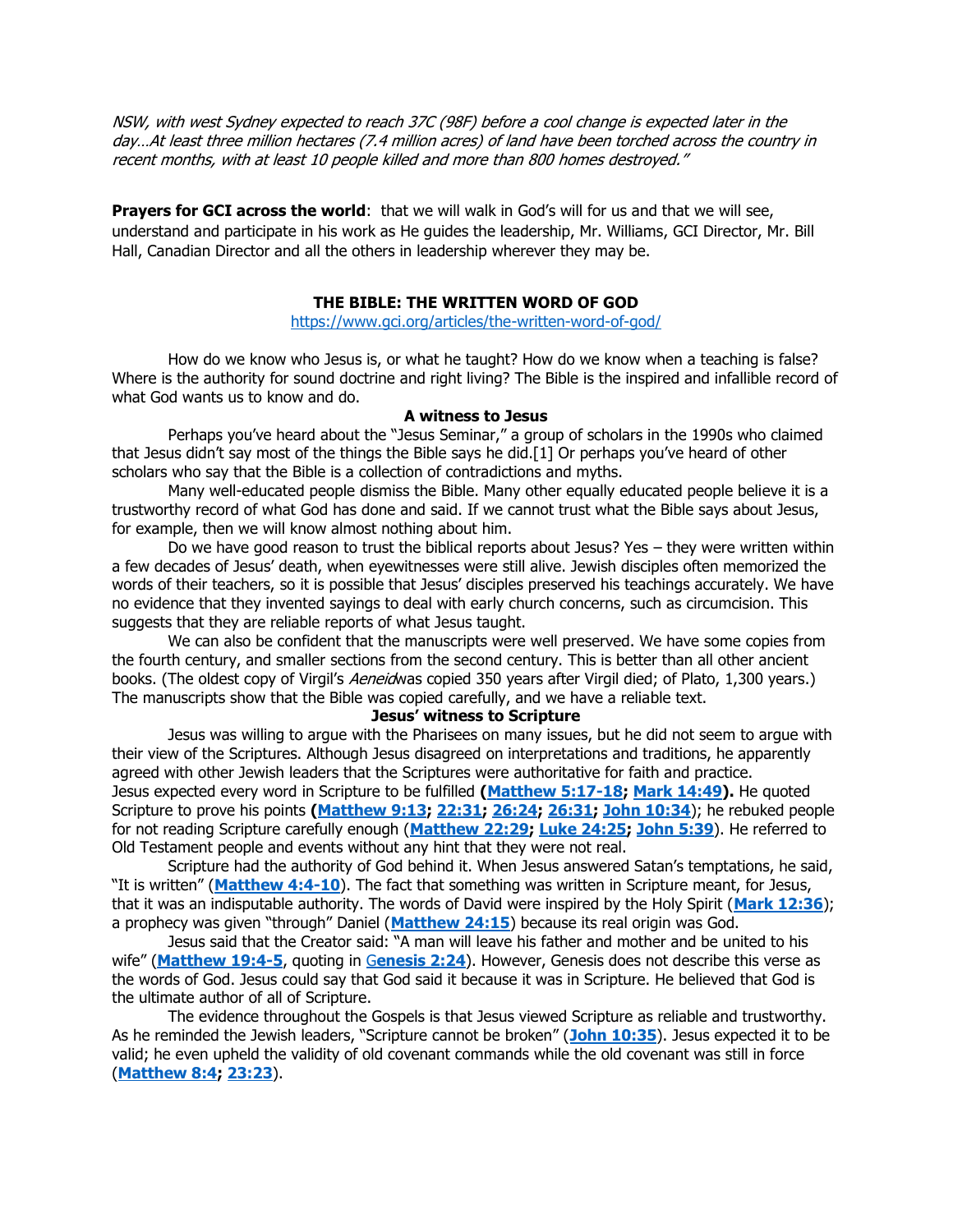#### **Witness of the apostles**

The apostles, like their teacher, considered Scripture authoritative. They quoted it repeatedly, often as proof of an argument. The sayings of Scripture are treated as words of God. Scripture is even personalized as the God who spoke to Abraham and Pharaoh (**[Romans 9:17;](http://biblia.com/bible/niv/Rom%209.17) [Galatians 3:8](http://biblia.com/bible/niv/Gal%203.8)**). What David, Isaiah or Jeremiah wrote was actually from God, and therefore certain (**[Acts](http://biblia.com/bible/niv/Acts%201.16) [1:16;](http://biblia.com/bible/niv/Acts%201.16) [4:25;](http://biblia.com/bible/niv/Acts%204.25) [13:35;](http://biblia.com/bible/niv/Acts%2013.35) [28:25;](http://biblia.com/bible/niv/Acts%2028.25) [Hebrews 1:6-10;](http://biblia.com/bible/niv/Heb%201.6-10) [10:15](http://biblia.com/bible/niv/Hebrews%2010.15)**). The law of Moses is assumed to reflect the mind of God [\(1 Corinthians 9:9\)](http://biblia.com/bible/niv/1%20Cor%209.9). The real author of Scripture is God (**[1 Corinthians 6:16;](http://biblia.com/bible/niv/1%20Cor%206.16) [Romans](http://biblia.com/bible/niv/Rom%209.25)  [9:25](http://biblia.com/bible/niv/Rom%209.25)**).

Paul called the Scriptures "the very words of God" (**[Romans 3:2](http://biblia.com/bible/niv/Rom%203.2)**). Peter says that the prophets "spoke from God as they were carried along by the Holy Spirit" (**[2 Peter 1:20](http://biblia.com/bible/niv/2%20Pet%201.20)**). The prophets didn't make it up – God inspired them, and he is the real origin of their words. They often wrote, "the word of the Lord came…" or "Thus says the Lord…"

Paul also told Timothy that **"all Scripture is God-breathed and is useful for teaching, rebuking, correcting and training in righteousness"** (**[2 Timothy 3:16](http://biblia.com/bible/niv/2%20Tim%203.16)**). It is as if God spoke his message through the biblical writers.

However, we must not read into this our modern ideas of what **"God-breathed"** has to mean. We must remember that Paul said this about the Greek Septuagint *translation* (the Scriptures that Timothy had known since childhood – **verse 15**), and this translation is in some places considerably different than the Hebrew original. Paul used this translation as the inspired word of God without meaning that it was a perfect text. Despite its translation discrepancies, it is God-breathed and able to make people **"wise for salvation through faith in Christ Jesus" and it is still able to equip believers "for every good work" (verse 17).**

## **Imperfect communication**

The original word of God is perfect, and God is able to cause people to state it accurately, to preserve it accurately and (to complete the communication) cause us to understand it correctly. But God has not done all this. Our copies have grammatical errors, copyist errors, and (far more significantly) humans always make errors in receiving the message. There is "noise" that prevents us from hearing perfectly the message that God inspired to be written in Scripture. Nevertheless, God uses Scripture to speak to us today.

Despite the "noise" that puts human mistakes between God and us, the purpose of Scripture is accomplished: to tell us about salvation and about right behavior. God accomplishes his purpose in Scripture: he communicates his word to us with enough clarity that we can be saved and we can learn what he wants us to do.

Scripture, even in a translation, is accurate for its purpose. But we would be wrong to expect more from it than God intended. He is not teaching us astronomy or science. The numbers in Scripture are not always mathematically precise by today's standards. We must look at Scripture for its purpose, not for minor details.

For example, in **[Acts 21:11](http://biblia.com/bible/niv/Acts%2021.11)**, Agabus was inspired to say that the Jews would bind Paul and hand him over to the Gentiles. Some people might assume that Agabus was specifying who would tie Paul up, and what they would do with him. But as it turns out, Paul was actually rescued by the Gentiles and bound by the Gentiles (**21:30-33**).

Is this a contradiction? Technically, yes. The prediction was true in principle, but not in the details. When Luke wrote this, he could have easily doctored the prediction to fit the result, but he was willing to let the differences be seen. He did not think that people should expect precision in such details. This should warn us about expecting precision in all the details of Scripture.

We need to focus on the main point of the message. Similarly, Paul made a mistake when he wrote **[1 Corinthians 1:14](http://biblia.com/bible/niv/1%20Cor%201.14)**– a mistake he corrected in verse 16. The inspired Scriptures contain both the mistake and the correction.

We accept the testimony of church history, that Christians through the centuries have found the Bible useful for faith and practice. This book tells us who God is, what he did for us, and how we should respond. Tradition also tells us which books are in the biblical canon. We trust that God guided the process so that the end result accomplishes his purpose. No one can prove that all of the Bible is true. They may show that a particular prophecy came true, but they cannot show that the entire Bible has the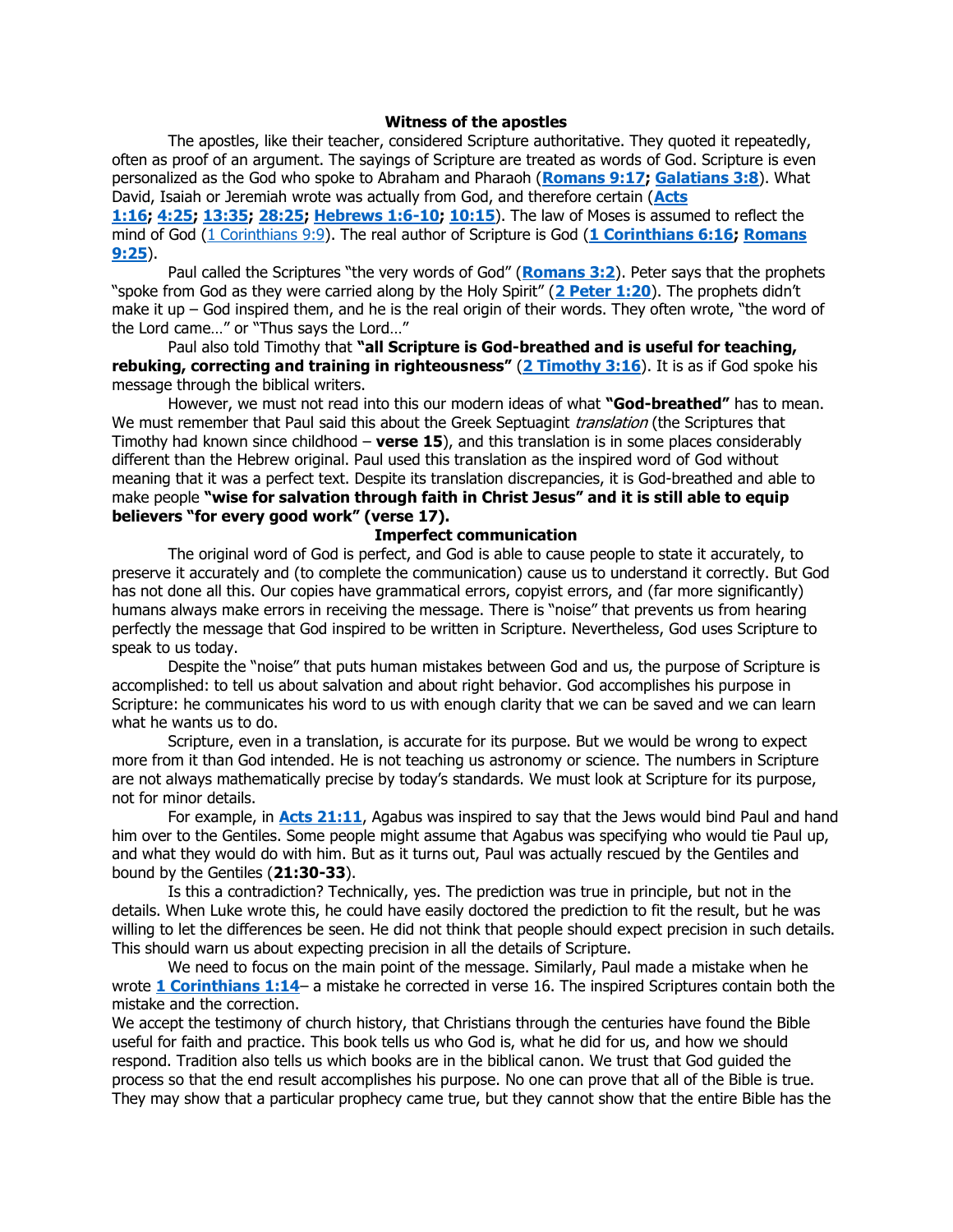same validity. This is based more on faith. We see the historical evidence that Jesus and the apostles accepted the Old Testament as the word of God. The biblical Jesus is the only one we have; other ideas are based on guesswork, not new evidence. We accept the teaching of Jesus that the Holy Spirit would guide the disciples into more truth. We accept the claim of Paul that he wrote with divine authority. We accept that the Bible reveals to us who God is and how we may have fellowship with him.

Our experience also testifies to the accuracy of Scripture. This is the book that has the honesty to tell us about our own sinfulness, and the grace to offer us a cleansed conscience. It gives us moral strength not through rules and commands, but in an unexpected way – through grace and the ignominious death of our Creator.

The Bible testifies to the love, joy and peace we may have through faith – feelings that are, just as the Bible describes, beyond our ability to put into words (**[Ephesians 3:19;](https://biblia.com/bible/niv/Eph%203.19) [1 Peter 1:8;](https://biblia.com/bible/niv/1%20Pet%201.8) [Philippians](https://biblia.com/bible/niv/Phil%204.7)  [4:7](https://biblia.com/bible/niv/Phil%204.7)**). This book gives us meaning and purpose in life by telling us of divine creation and redemption. These aspects of biblical authority cannot be proven to skeptics, but they help verify the Scriptures that tell us these things that we experience.

The Bible does not sugar-coat its heroes, and this also helps us accept it as honest. It tells us about the failings of Abraham, Moses, David, the nation of Israel, and the disciples. The Bible is a word that bears witness to a more authoritative Word, the Word made flesh, and the good news of God's grace.

The Bible is not simplistic; it does not take the easy way out. The New Testament claims both continuity and discontinuity with the old covenant. It would be simpler to eliminate one or the other, but it is more challenging to have both. Likewise, Jesus is presented as both human and divine, a combination that does not fit well into Hebrew, Greek or modern thought. This complexity was not created through ignorance of the philosophical problems, but in spite of them.

The Bible is a challenging book, not likely to be the result of fishermen attempting a fraud or trying to make sense of hallucinations. The evidence for Jesus' resurrection gives additional weight to the book that announces such a phenomenal event. It gives additional weight to the testimony of the disciples as to who Jesus was and to the unexpected logic of conquering death through the death of the Author of Life (**[Acts 3:15](https://biblia.com/bible/niv/Acts%203.15)**).

Repeatedly, the Bible challenges our thinking about God, ourselves, life, right and wrong. It commands respect by conveying truths to us we do not obtain elsewhere. Just as the proof of the pudding is in the eating, the proof of the Bible is in its application to our lives.

The testimony of Scripture, of tradition, of personal experience and reason all support the authority of the Bible. The fact that it is able to speak across cultures, to address situations that never existed when it was written, is also a testimony to its abiding authority. The proof of the Bible is conveyed to believers as the Holy Spirit uses it to change their hearts and lives.

### **Inerrancy and infallibility**

Some evangelical Christians believe that Christians should call the Bible inerrant; others prefer to call the Bible infallible. Although in normal usage these words mean practically the same thing, in Christian theology they are used for different concepts.

Inerrant generally means without error in theology, history or science. Infallible (sometimes called limited inerrancy) refers to doctrine; it does not insist on scientific and historical accuracy, since those are outside of the Bible's purpose.

We use the less-specific word, *infallible*. On that we can all agree, since people who believe in inerrancy also believe that the Bible does not fail in its purpose, which is to teach us about salvation and Christian life.

John Stott, who accepts inerrancy, nevertheless lists "five reasons why the word *inerrancy* makes me uncomfortable":

**First**, God's self-revelation in Scripture is so rich – both in content and in form – that it cannot be reduced to a string of propositions which invite the label 'truth' or 'error.' 'True or false?' would be an inappropriate question to address to a great deal of Scripture. [Commands are neither true nor false.]

Second, the word *inerrancy* is a double negative, and I always prefer a single positive to a double negative. It is better to affirm that the Bible is true and therefore trustworthy….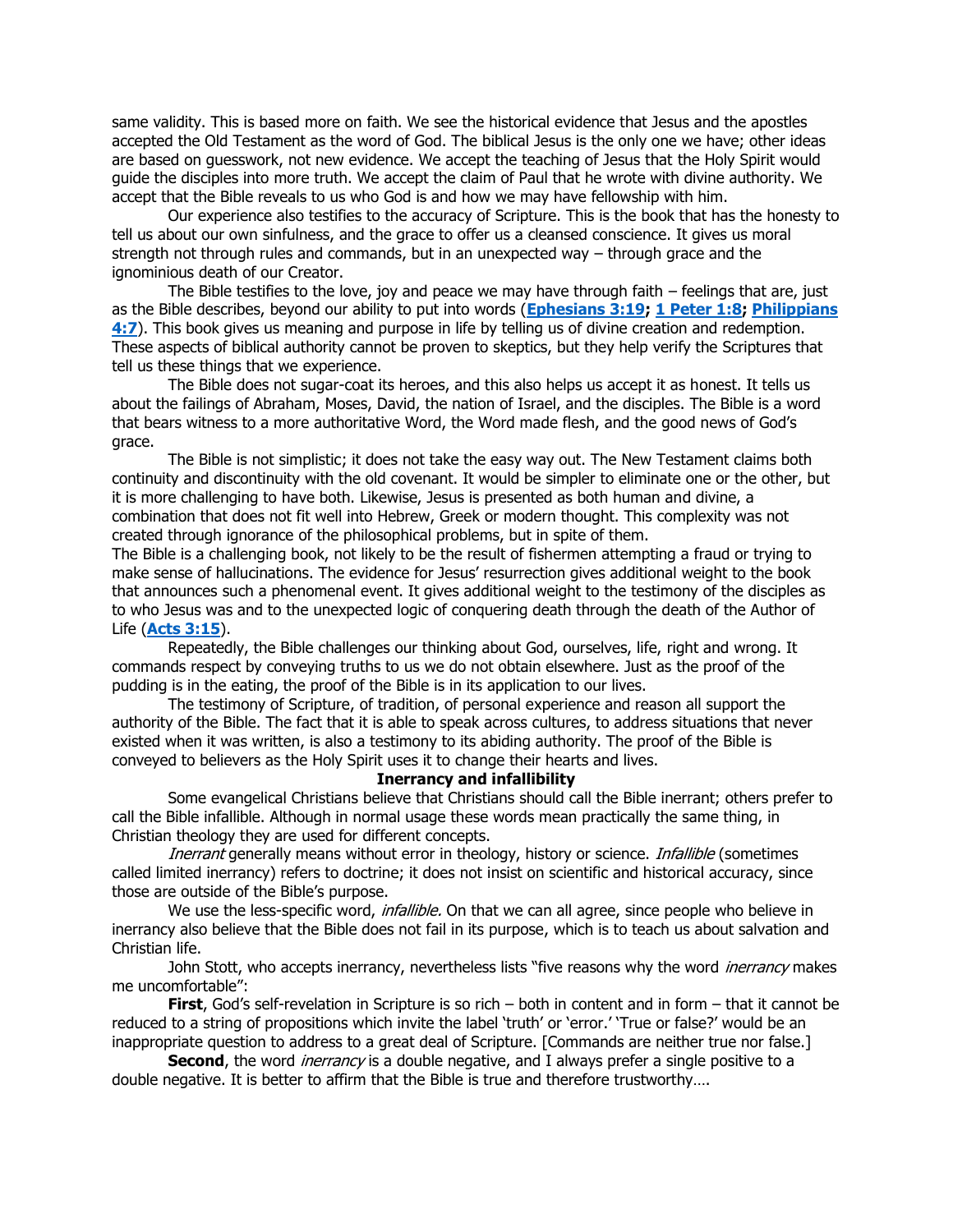**Third**, the word inerrancy sends out the wrong signals and develops the wrong attitudes. Instead of encouraging us to search the Scriptures so that we may grow in grace and in the knowledge of God, it seems to turn us into detectives hunting for incriminating clues and to make us excessively defensive in relation to apparent discrepancies.

**Fourth**, it is unwise and unfair to use *inerrancy* as a shibboleth by which to identify who is an evangelical and who is not. The hallmark of authentic evangelicalism…is not whether we subscribe to an impeccable formula about the Bible but whether we live in practical submission to what the Bible teaches….

**Fifth**, it is impossible to prove that the Bible contains no errors. When faced with an apparent discrepancy, the most Christian response is neither to make a premature negative judgment nor to resort to a contrived harmonization, but rather to suspend judgment, waiting patiently for further light to be given us. (*Evangelical Truth*, pages 61-62)

There is an additional problem with the word *inerrant:* It must be carefully qualified. Even one of the most conservative statements about Scripture admits that the Bible contains grammatical irregularities, exaggerations, imprecise descriptions, inexact quotations, and observations based on a limited viewpoint ("The Chicago Statement on Biblical Inerrancy," Article XIII, printed in Norman L. Geisler, editor, *Inerrancy*, Zondervan, 1979, page 496).

In other words, *inerrant* does not mean "without error of any kind." Further, inerrancy applies only to the original manuscripts, not to the copies that we have today. These qualifications drain *inerrancy* of much of its meaning. The main point, as Millard Erickson says, is that "the Bible's assertions are fully true when judged in accordance with the purpose for which they were written" (*Introducing Christian Doctrine*, page 64). That is a wise qualification.

(1] The Jesus Seminar began with a preconceived idea of what Jesus would have taught. They accepted the sayings that fit this idea, and rejected the sayings that didn't, thereby, in effect, creating a Jesus in their own image. This is not good scholarship, and even many liberal scholars disagreed with the Seminar.

 $\_$  , and the state of the state of the state of the state of the state of the state of the state of the state of the state of the state of the state of the state of the state of the state of the state of the state of the

#### **For further reading**

Achtemeier, Paul. *Inspiration and Authority.* Hendrickson, 1999. Arthur, Kay. *How to Study Your Bible.* Harvest House, 2001. Marshall, I. Howard. *Biblical Inspiration.* Eerdmans, 1982. McQuilken, Robertson. *Understanding and Applying the Bible.* Moody, 1992. Mickelsen, A.B. and A.M. *Understanding Scripture.* Hendrickson, 1992. Stott, John. *Understanding the Bible.* Zondervan, 1999. Thompson, Alden. *Inspiration.* Review & Herald, 1991. Thompson, David. *Bible Study That Works.* Evangel, 1994.